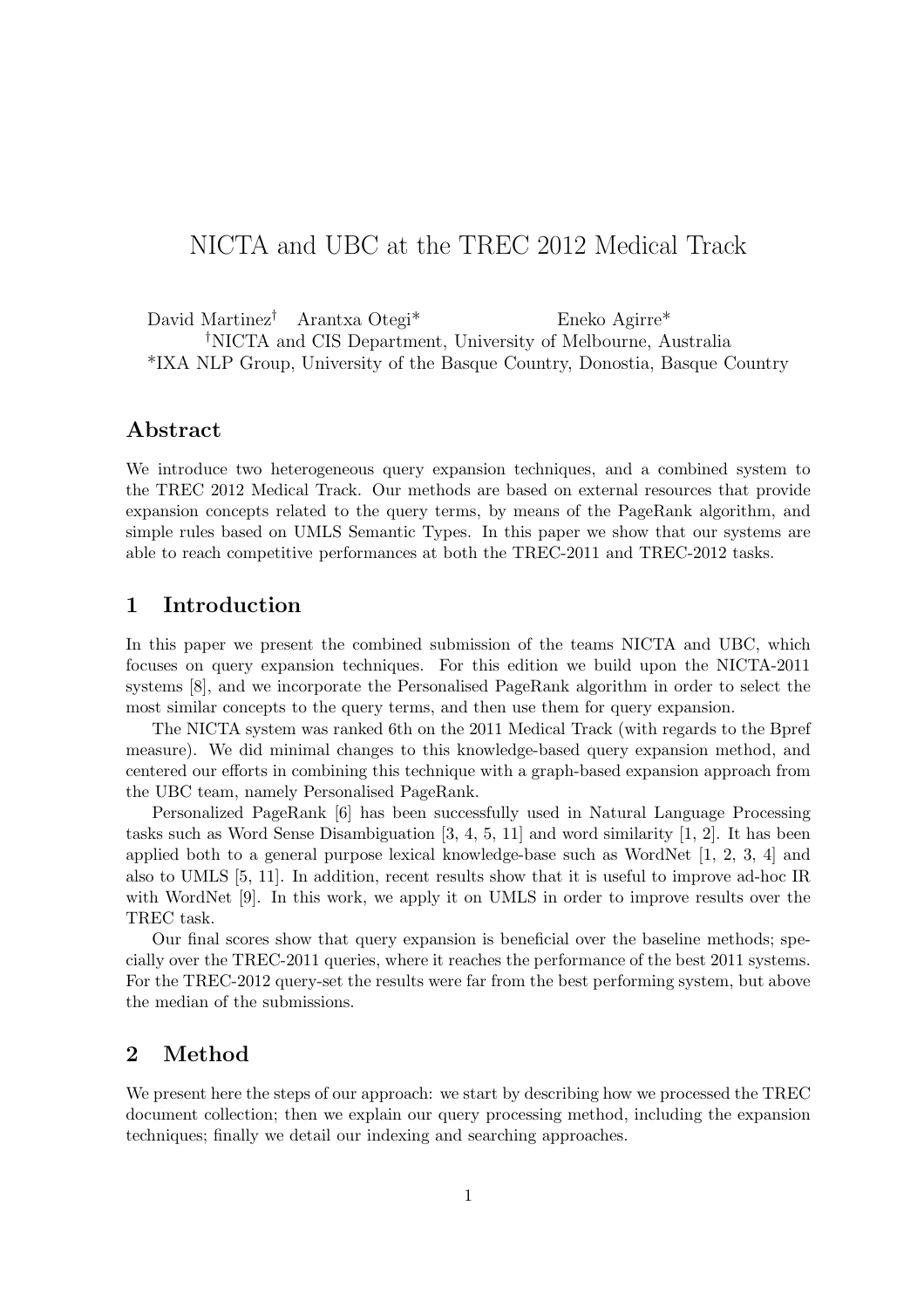| Field              | Description                                                                       |
|--------------------|-----------------------------------------------------------------------------------|
| ADMITDIAG          | diagnostics during admission                                                      |
| AGE                | patients age by decades, for example age 30 means people in their thirties        |
| <b>ALLERGIES</b>   | allergies listed in the report                                                    |
| <b>CHIEFCOMP</b>   | chief complaint, this may be equal to diagnostics during admission                |
| DISCHDIAG          | discharge diagnostics                                                             |
| <b>GENDER</b>      | patient's gender extracted from text and represented as gendermale and genderfe-  |
|                    | male                                                                              |
| HISTORY            | history of the patient's medical condition or past medical illness                |
| <b>MEDICATIONS</b> | medications                                                                       |
| PRESTHIS           | present illness medical history                                                   |
| <b>PASTHIS</b>     | past medical history                                                              |
| REPORT             | all the free text information, including history, past and present, and allergies |

Table 1: List of fields defined for Boolean search.

### 2.1 Processing the Document Collection

We apply the same pipeline as in [8] for processing the document collection. We start by expanding the mentions of  $\text{ICD9 codes}^1$  of admission and discharge diagnoses in the metadata with their text descriptions. Both the original code and expanded forms were included for indexing.

The documents contain different sections, with their corresponding headings. We rely on hand-crafted pattern-matching rules to identify the main headings, in order to build different indices and allow for field-based search. The list of the fields we cover is given in Table 1. Apart from these fields, we built rules to identify and normalise some demographic information, such as gender, age, and other specific conditions (such as weight) mentioned in the text.

We also ran  $NeqEx^2$  over the entire collection in order to detect negated phrases. We rely on the in-built Negex parser of MetaMap-2010, which specifies which of the identified phrases appear to be negated. We use this information to build a separate index that converts negated terms that are majority in a given document, into a new representation, where the negated phrase is transformed into a single word, with no space, and with a " $n\sigma$ " prefix: e.g., if negation is implied for "chronic back pain", all instances of "chronic back pain" are replaced with the word "nochronicbackpain". Our aim with this index is to avoid matching cases where the term appears negated in the document more often than as positive.

Finally, we indexed the collection with and without the Porter stemmer.

### 2.2 Processing Queries

We describe first our methods to identify fields in the query, and then our different expansion approaches.

#### 2.2.1 Identifying Fields in the Query

We developed a set of manually constructed patterns to map query terms into the available fields (Table 1). These patterns — formed based on the sample clinical questions provided by the National Library of Medicine (NLM)  $[7]$  — covered seven broad categories of age, weight (using body mass index), diagnostics, treatments, medications, history, allergies, and

<sup>&</sup>lt;sup>1</sup>International Statistical Classification of Diseases and Related Health Problems: http://en.wikipedia. org/wiki/List\_of\_ICD-9\_codes

<sup>,&</sup>lt;br><sup>2</sup>http://code.google.com/p/negex/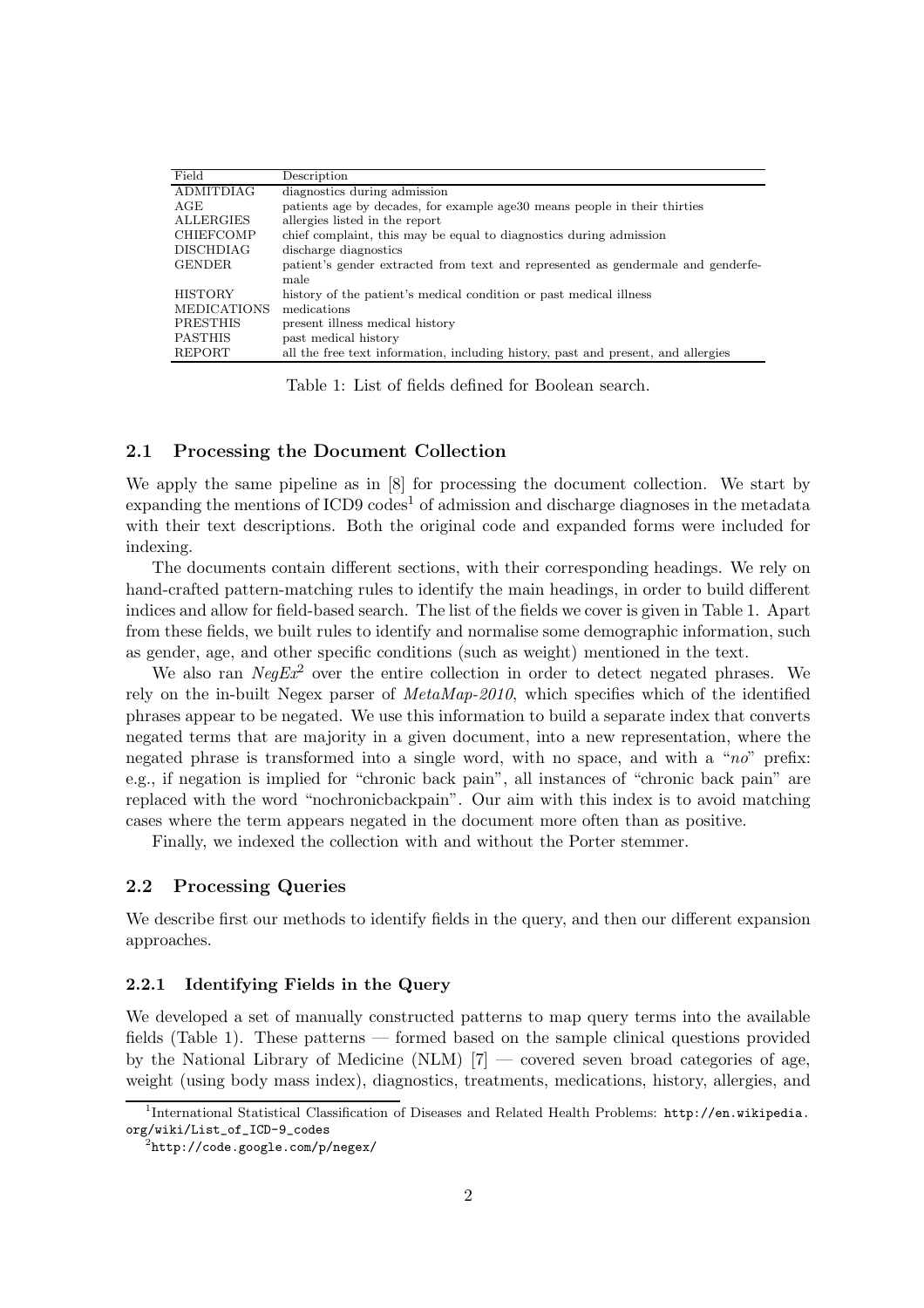| What        | Pattern                                                           | Translation                                                                        |
|-------------|-------------------------------------------------------------------|------------------------------------------------------------------------------------|
| Gender      | women/female                                                      | GENDER:gendermale                                                                  |
|             | men/male                                                          | GENDER:gendermale                                                                  |
| Age         | young adult                                                       | AGE:(age20 age30 age40)                                                            |
|             | younger/young                                                     | $AGE:(agebra12 \text{ age} \times 20 \text{ age} \times 30 \text{ age} \times 40)$ |
|             | adult                                                             | $AGE:(age20 age30 age40 age50 age60 age70 age80 age90)$                            |
| Weight      |                                                                   |                                                                                    |
| Treatments  | taking $X$ (who with without treated)                             | MEDICATIONS:X                                                                      |
|             | who are on $X$                                                    | MEDICATIONS:X                                                                      |
|             | patients on X for Y                                               | MEDICATIONS:X                                                                      |
| Admission   | admitted (for with) $X$ who                                       | CHIEFCOMP:X OR ADMITDIAG:X                                                         |
| Diagnostics | treated for X (who during while)                                  | PRESTHIS: X OR DISCHDIAG: X                                                        |
|             | (patients with men with women with) X PRESTHIS: X OR DISCHDIAG: X |                                                                                    |
|             | who were discharged X                                             | DISCHDIAG:X                                                                        |
| History     | with $a^*$ history of X (who now)                                 | HISTORY:X                                                                          |
| Allergy     | with X allergy                                                    | ALLERGY:X                                                                          |
|             | without allergy                                                   | ALLERGY: (noallergies)                                                             |
|             | Abbreviation seen in the er presented to the er                   | REPORT: ("emergency room" OR ER)                                                   |
|             |                                                                   |                                                                                    |

Table 2: Rules (patterns in the queries and their translations) used in the query transformation step. Words that are all in capital letters are field names.

abbreviations. For example, if a query contained "elderly patients", we expanded "elderly" with an equivalent age field that covered people in their 60s to 90+. Table 2 shows the details of the selected transformation rules. For example the query:

### Elderly patients with ventilator-associated pneumonia

is translated to:

PRESTHIS:(ventilator associated pneumonia) OR DISCHDIAG:(ventilator associated pneumonia) OR AGE:(age60 age70 age80 age90) OR REPORT:(elderly with ventilator associated pneumonia).

A small number of abbreviations, such as ER (emergency room), were also expanded in the queries.

#### 2.2.2 Query Expansion using Semantic Types (ST)

We leveraged external resources to add new terms to our queries, by identifying terms that are strongly related to the query terms. Specifically, we focused on query terms that represent medical categorical concepts (e.g. disease categories). For example, for the query below, we added terms falling under the category of "atypical antipsychotics":

### Patients taking atypical antipsychotics

Our approach to expansion used two main knowledge sources: the UMLS Metathesaurus (version 2010aa) and DBpedia. In order to select expansion candidates we used  $MetaMap$ 2010 from the National Library of Medicine (NLM). We defined manual expansion rules from these resources based on the sample queries and 50 priority queries from the NLM priority list.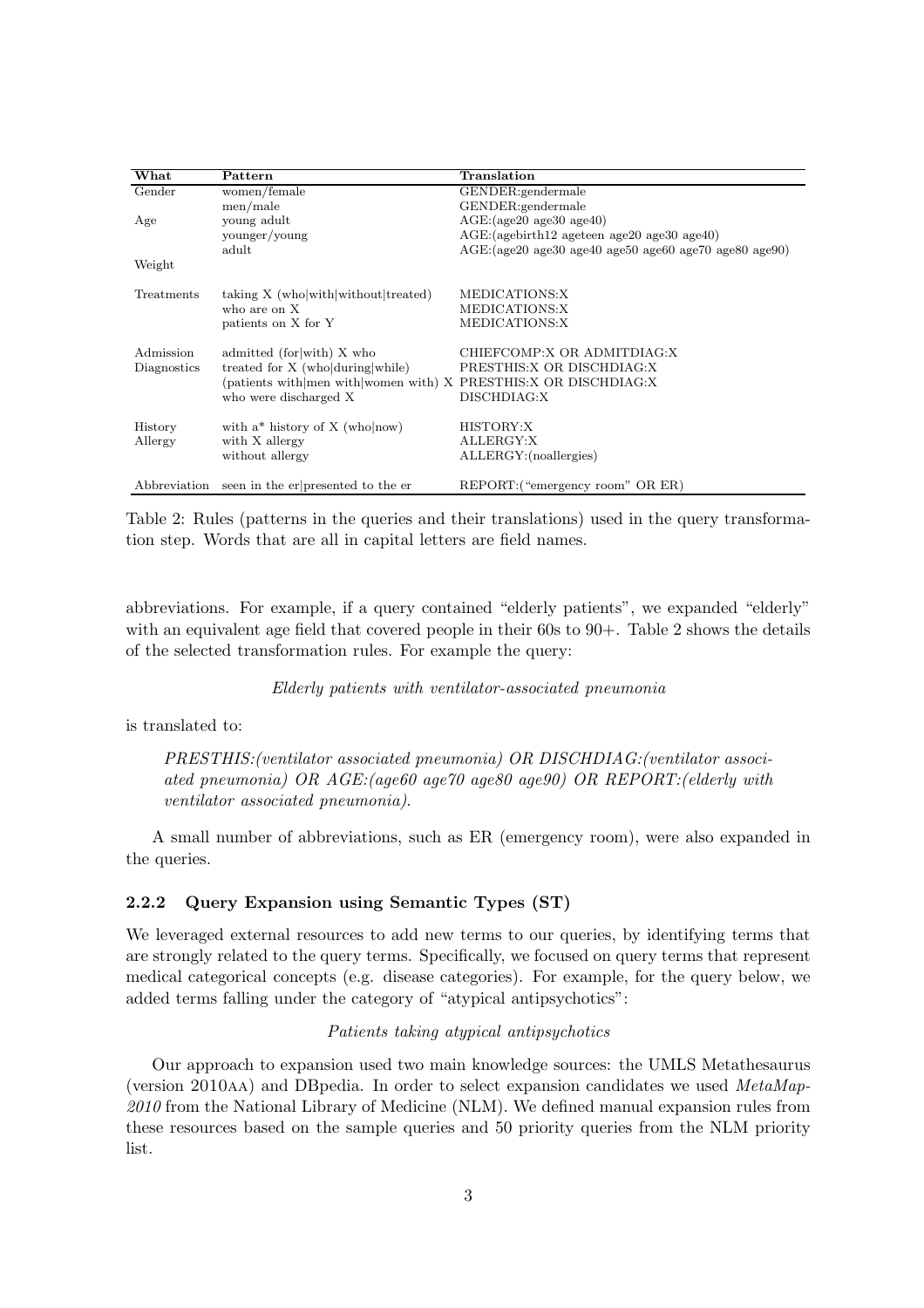For our final expansion system, we first applied MetaMap to identify phrases linked to terms in the UMLS Metathesaurus. The matched concepts were then used as candidate terms to be expanded; in some cases terms consisted of a primary term followed by a parenthesized description — such as "Intervention (Surgical and medical procedures)" — and in such cases we treated them as separate candidate terms.

Each candidate term had a Semantic Type (ST) associated with it in the MetaMap output. We used STs to define two expansion groups: safe expansion (for terms which STs include the string "Pharmacologic Substance") and filtered expansion (for terms whose ST is "Therapeutic or Preventive Procedure"). Candidate terms that did not belong to these groups were discarded. For the rest, if they were listed as "category" in DBpedia<sup>3</sup>, we extracted all of the terms listed under the category as our expansion terms. For "safe expansion" the output was the full list of expansion terms; for "filtered expansion", we removed terms which are not UMLS concepts by applying MetaMap to each term.

In our implementation, we defined a small set of stop-categories that would have otherwise produced undesirable expansions. The following terms were excluded from expansion: "administration", "AMA", "diagnosis", "drug", "functional concept", "medication", and "surgery". We also removed terms with the following strings from the DBpedia output: "code", "history", "mechanism", "poisoning", "toxicity", and "withdrawal".

During the development process, we also explored expansion using hierarchical relations from the UMLS Metathesaurus, by selecting all the terms in the hyponym concepts; however, we observed that DBpedia offered a higher coverage of some domains, such as newly developed drugs, and it also showed less risk of over-expansion. For instance, one sample query contained the term "atypical antipshychotic", which UMLS expanded with 8 more specific drugs (e.g. "Clozapine"). DBpedia, however, identified the same set of drugs, as well as a further 22 new drug and brand names, which seemed correct after manual analysis, and had a stronger presence in the collection.

#### 2.2.3 Query Expansion using Personalised PageRank

For this approach, we use a graph algorithm based on random walks over the graph representation of a knowledge-base of concepts and relations, to obtain concepts related to the queries. The UMLS Metathesaurus is used as the knowledge-base, and we represent UMLS as a graph.

Apart from concepts, UMLS Metathesaurus also contains a wide range of information about the relations between concepts in the form of database tables. The MRREL table lists relations between concepts like "parent", "can be qualified by" or "related and possibly synonymous" among others. The MRCOC table contains co-occurrence relations between concepts, that is, relations between similar concepts or different concepts that share an important connection. In order to obtain the graph structure of UMLS, we simply treat the concepts in UMLS as vertices, and the relations listed in the MRREL and MRCOC tables as edges. No weights are used for the relations that are extracted from the MRREL table.

Given a query and the graph-based representation of UMLS, we obtain a ranked list of related concepts as follows:

1. We first run MetaMap and identify the UMLS concepts in the query, we explore two variants: with and without the in-built Word Sense Disambiguation (WSD) module.

<sup>3</sup> http://wiki.dbpedia.org/OnlineAccess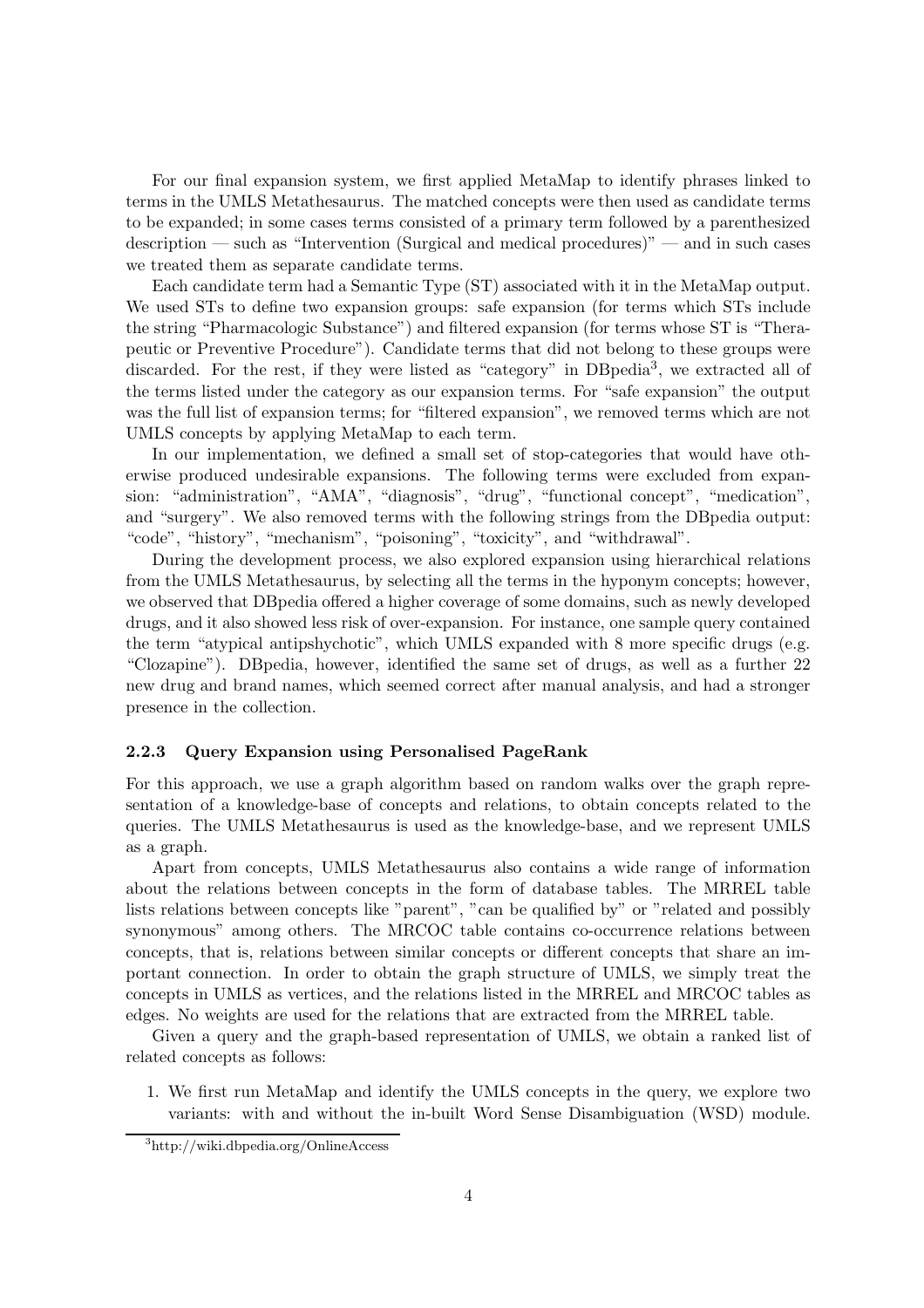We also rely on the Negex module to remove negated concepts. Note that in cases where we rely on field search, we treat each field as a separate query for this kind of expansion.

- 2. We then assign a uniform probability distribution to the concepts found in the query. The rest of nodes are initialized to zero.
- 3. We compute personalized PageRank [6] over the graph, using the previous distribution as the initial distribution, and we produce a probability distribution over UMLS concepts. The higher the probability for a concept, the more related it is to the given text.

Basically, personalized PageRank is computed by modifying the random jump distribution vector in the traditional PageRank equation. In our case, we concentrate all probability mass in the concepts identified in the query.

Let G be a graph with N vertices  $v_1, \ldots, v_N$  and  $d_i$  be the outdegree of node i; let M be a  $N \times N$  transition probability matrix, where  $M_{ji} = \frac{1}{d_i}$  if a link from i to j exists, and zero otherwise. Then, the calculation of the *PageRank vector*  $\Pr$  over G is equivalent to resolving Equation (1).

$$
\mathbf{Pr} = cM\mathbf{Pr} + (1 - c)\mathbf{v} \tag{1}
$$

In the equation, **v** is a  $N \times 1$  vector and c is the so-called *damping factor*, a scalar value between 0 and 1. The first term of the sum on the equation models the voting scheme described in the beginning of the section. The second term represents, loosely speaking, the probability of a surfer randomly jumping to any node, e.g. without following any paths on the graph. The damping factor, usually set in the [0.85..0.95] range, models the way in which these two terms are combined at each step.

The second term on Eq. (1) can also be seen as a smoothing factor that makes any graph fulfill the property of being aperiodic and irreducible, and thus guarantees that the PageRank calculation converges to a unique stationary distribution.

In the traditional PageRank formulation the vector  $\bf{v}$  is a stochastic normalized vector whose element values are all  $\frac{1}{N}$ , thus assigning equal probabilities to all nodes in the graph in case of random jumps. In the case of personalized PageRank as used here, v is initialized with uniform probabilities for the concepts in the query, and 0 for the rest of terms.

PageRank is actually calculated by applying an iterative algorithm which computes Eq. (1) successively until a fixed number of iterations are executed. In our case, we used a publicly available implementation<sup>4</sup>, with the default values provided by the software, i.e. a damping value of 0.95, and 30 iterations.

In order to select the expansion terms from the ranking of concepts, we use a threshold value to retrieve the top concepts, and then we obtain all the terms that appear under each concept in the UMLS Metathesaurus. We explored two approaches to determine the cut-off value: (i) select the top  $k$  concepts, or (ii) select all the concepts with weights above a given t threshold. Our preliminary experiments over the TREC-2011 dataset suggested that the former approach was able to provide better performances for different settings, and we decided to use the top k concepts for our experiments.

<sup>4</sup> http://ixa2.si.ehu.es/ukb/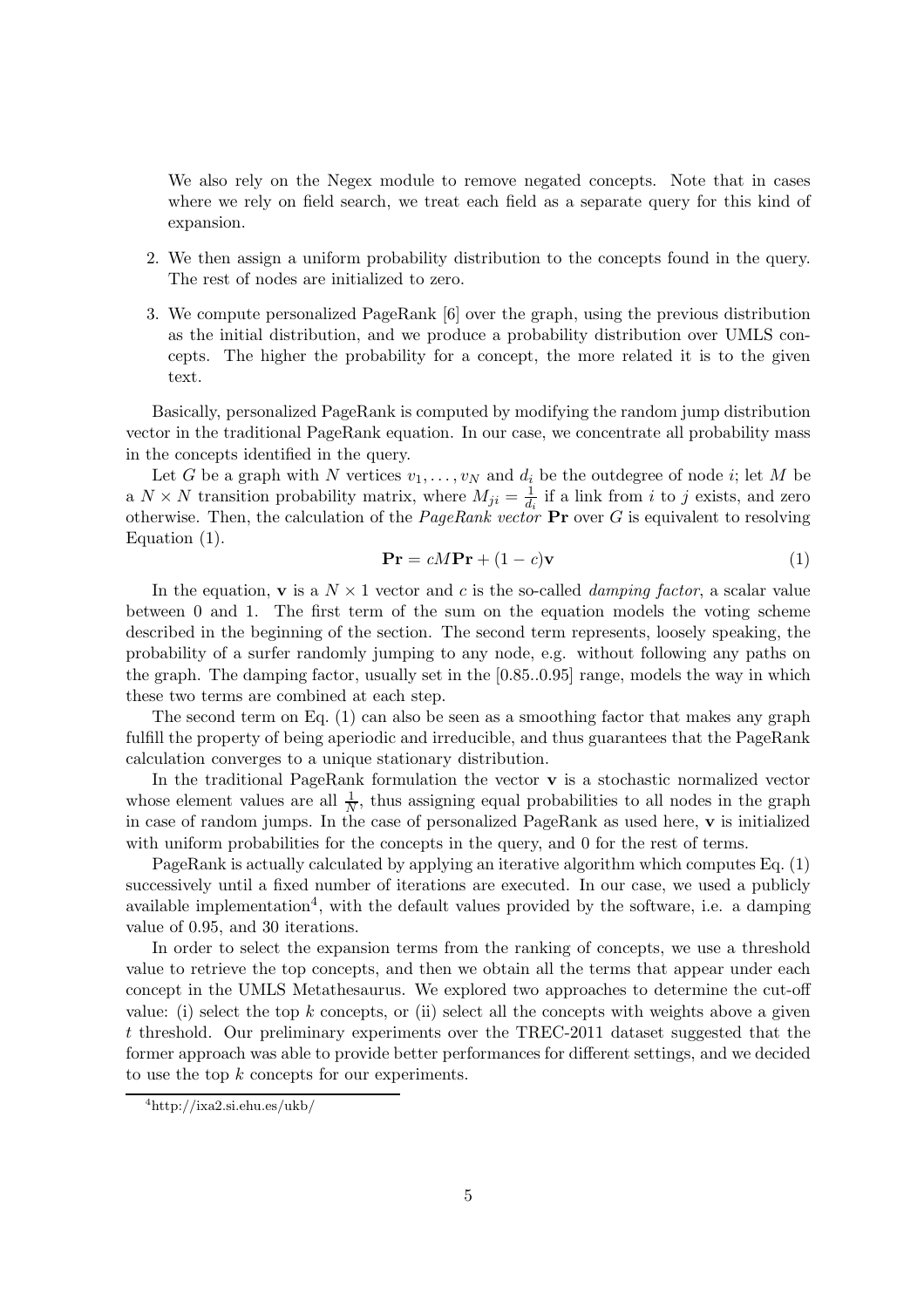#### 2.2.4 Combined Query Expansion

In order to combine our two different expansion techniques, we can simply merge the terms from each expansion source into a joint query. Another approach that we explored is to rely on the expanded terms from the ST-expansion to initialise the PageRank method. We report the results of the two methods in our experiments.

### 2.3 Indexing and Searching

We first distinguish between two types of indexing in our runs: *visit-based* and *report-based*. In the former approach, all related reports for a visit were concatenated (removing duplicate diagnostics codes) to create a single "multi-document" item for indexing. We refer to the former approach as VISIT, and as REPORT to the latter.

As explained in Section 2.1, we also generate different indexes depending on the use of Negex or not (NEG/NONEG), the use of separate fields or not (FIELDS/COMBINED), or the application of stemming (STEM/NOSTEM). When we rely on field search, a Boolean search over the fields is followed by ranking.

We used stop-word removal both in query processing and indexing; however, we augmented the typical list of stop-words with patient, and removed single characters, and, or, not, and no from the list.

The search engine used for indexing and searching in our runs was Apache Lucene (v3.2); we used both the BM25 and *tf-idf* ranking algorithms for Lucene [10].

### 3 Results over the TREC-2011 query set

We first tested different combinations of our main approaches over the TREC-2011 query set and collection, in order to select the most promising configurations for TREC-2012. We relied on the same evaluation metric that was used in TREC-2011: Bpref.

We performed three main experiments:

- PageRank without Semantic Type (ST) expansion
- Combine ST expansion and PageRank, without field indexing
- Combine ST expansion and PageRank, with field indexing

As mentioned above, when we combine PageRank and ST, we have to choose if we want to apply PageRank over the query concepts, or over the ST-expanded concept set. We present the results for the two different settings in most of our experiments. There are other two alternatives when applying PageRank: to perform WSD prior to choosing the initial concepts, or not to use WSD. We report here the results of the two variants. Finally, we also need to set a threshold to decide the number of top concepts to use. We performed preliminary experiments using two types of thresholds: weight-based (i.e. choose all the concepts above the cut-off PageRank weight) and ranking-based (i.e. select all the concepts in the top k positions). Our initial experiments showed better performance with the rankingbased threshold, and we used this method for our main experiments. We report the results for the best and worst cut-offs in the range 3-20 over the TREC-2011 dataset.

We start our analysis by evaluating the performance of PageRank without ST expansions. In this case we also need to decide whether we parse the query before applying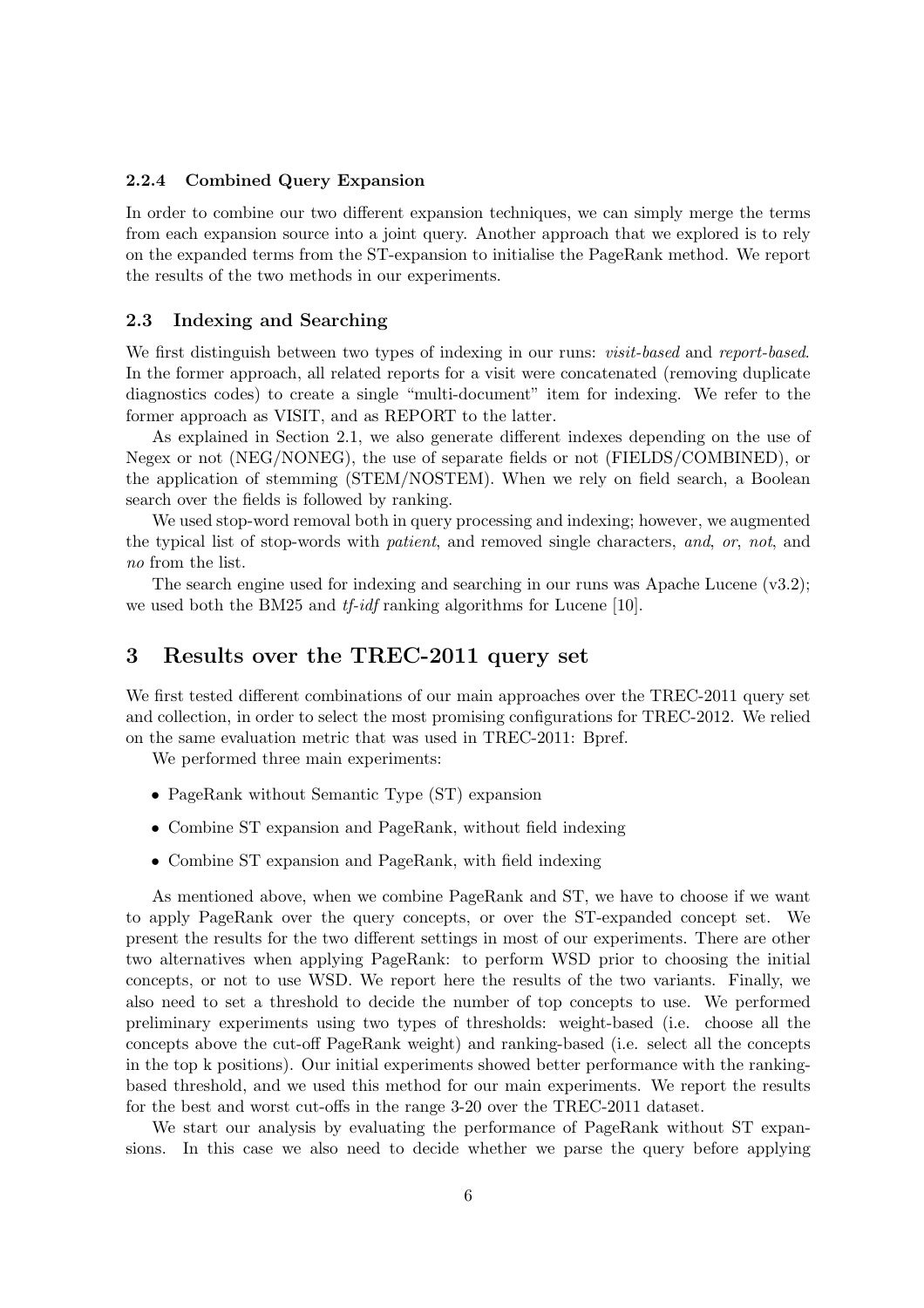| System                     | WSD            | Best Bpref (threshold) | Worst Bpref (threshold) |
|----------------------------|----------------|------------------------|-------------------------|
| Base system                | No             | 0.5218                 | 0.5218                  |
| PageRank first             | No             | 0.5438(3)              | 0.5203(18)              |
| PageRank first             | Yes            | 0.5373(9)              | 0.5026(3)               |
| Query Transformation first | N <sub>o</sub> | 0.5427(15)             | 0.3719(3)               |
| Query Transformation first | Yes            | 0.5412(8)              | 0.4048(3)               |

Table 3: Performance of different PageRank settings over the TREC-2011 query set, together with the baseline. Best results per column in bold.

| System             | WSD | Best Bpref (threshold) | Worst Bpref (threshold) |
|--------------------|-----|------------------------|-------------------------|
| Base system        | No  | 0.5078                 | 0.5078                  |
| PageRank first     | No  | 0.5655(3)              | 0.5293(18)              |
| PageRank first     | Yes | 0.5488(3)              | 0.5277(20)              |
| ST Expansion first | No  | 0.5501(9)              | 0.4923(3)               |
| ST Expansion first | Yes | 0.5480(5)              | 0.4997(3)               |

Table 4: Results combining PageRank and ST expansion (NEG+VISIT+STEM+COMBINED and TF-IDF), the best results per column are given in bold.

PageRank or not. The results over the TREC-2011 query set are given in Table 3, together with the basic system without PageRank. For this experiment we chose the index NEG+VISIT+STEM+COMBINED and TF-IDF ranking as basic system, since it achieved the highest performance in previous experiments when no ST expansions were used.

We can see that the system achieves its best performances when applying PageRank first, and that we are able to improve over the baseline. WSD does not seem to be helpful, and starting with all the concepts from MetaMap (not only the disambiguated ones) is the best strategy for this experiment.

For our next experiment we combine the ST expansion with PageRank. As base configuration, we rely on the same index and ranking used in the previous test

(NEG+VISIT+STEM+COMBINED and TF-IDF). The results of this experiment are given in Table 4.

There is a larger improvement over the baseline in this case, and even the worst thresholds improve the baseline when PageRank is applied first. Note that the best results are similar to the best official submission for the TREC 2011 challenge. Again, the best performance is achieved without WSD.

Next we performed a similar experiment by using report indexing (instead of visits), and no stemming; we chose this indexing because it was also competitive, and we observed clear differences over the outputs of these settings in previous experiments. We present the results of this experiment in Table 5.

These results reach the highest Bpref score so far, and are more robust regarding the lower bounds. Again, the best strategy is to apply PageRank first, and not to use WSD in the process.

We also explored the use of fields in the indexing. This approach obtained worse perfor-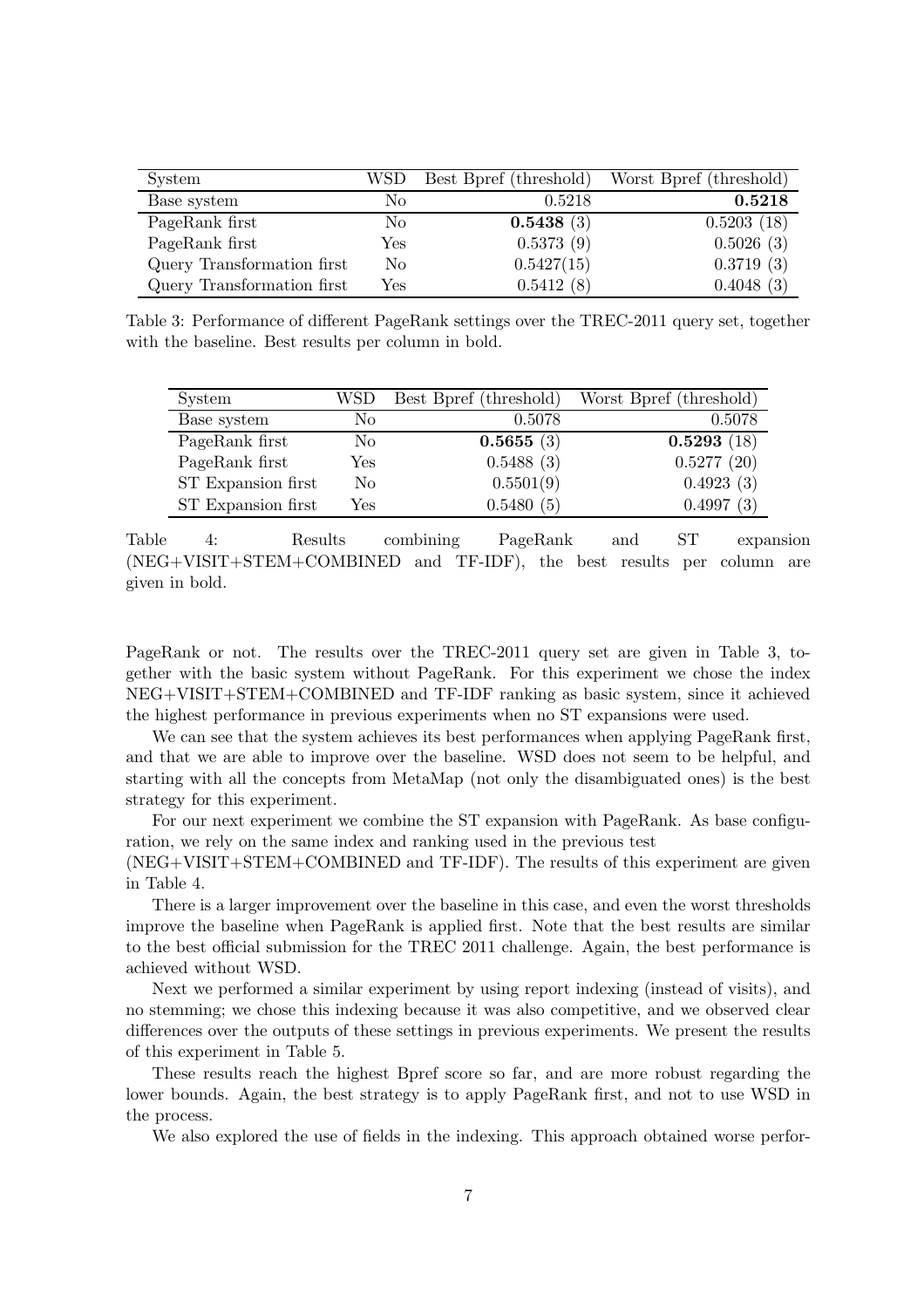| System             | WSD            | Best Bpref (threshold) | Worst Bpref (threshold) |
|--------------------|----------------|------------------------|-------------------------|
| Base system        | No             | 0.4895                 | 0.4895                  |
| PageRank first     | No             | 0.5789(3)              | 0.5422(10)              |
| PageRank first     | Yes            | 0.5495(3)              | 0.5226(10)              |
| ST Expansion first | N <sub>0</sub> | 0.5642(7)              | 0.5008(4)               |
| ST Expansion first | Yes            | 0.5468(5)              | 0.5041(3)               |

Table 5: Results combining PageRank and ST expansion (NEG+REPORT+NOSTEM+COMBINED and TF-IDF), the best results per column are given in bold.

| System         | WSD | Best Bpref (threshold) | Worst Bpref (threshold) |
|----------------|-----|------------------------|-------------------------|
| Base system    | No  | 0.4802                 | 0.4802                  |
| PageRank first | No  | 0.5127(7)              | 0.4561(19)              |
| PageRank first | Yes | 0.4955(7)              | 0.4540(19)              |

Table 6: Results combining PageRank and ST expansion using fields, the best result per column are given in bold.

mance that combining fields in our previous experiments, and we only performed two runs, always applying PageRank first. The results are shown in Table 6. We can see that the gains are smaller than in previous configurations, and there is a big drop in the case of the worst threshold.

### 4 Results over the TREC-2012 query set

In order to diversify, we chose four configurations that achieved good performance over the TREC-2011 dataset. For all our runs, we relied on the COMBINED index and we did not process negations for the documents (only for the queries), we also use TF-IDF in all the submitted runs:

- NICTAUBC1: Combined expansion, PageRank first (threshold  $=$  3), index REPORT+STM
- NICTAUBC2: Combined expansion, ST expansion first (threshold  $= 4$ ), index REPORT+NOSTM
- NICTAUBC4: ST expansion, index VISIT+STM
- NICTAUBC6: Combined expansion, ST expansion first (threshold  $= 6$ ), index VISIT+NOSTM

The results of the different systems are given in Table 7, together with the median and best results for the automatic runs. We can see that NICTAUBC4 is our best performing system, scoring well above the median for all metrics. This means that we obtain the best performance when we only rely on ST expansion, and unlike our TREC-2011 experiments, adding PageRank is not helpful for these runs over the 2012 query set.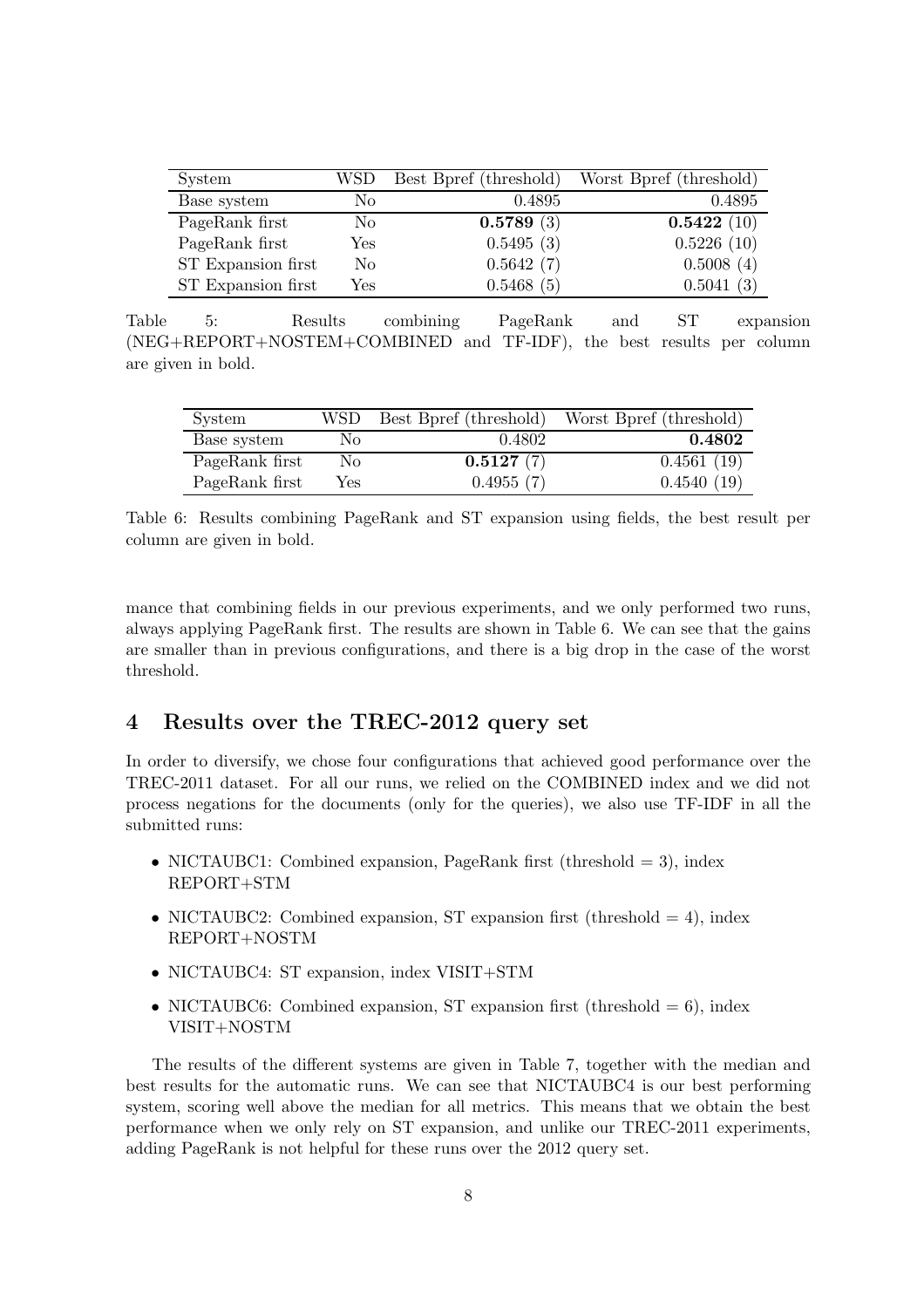| System           | infAP  | infNDCG | R-prec | P@10   |
|------------------|--------|---------|--------|--------|
| NICTAUBC1        | 0.1947 | 0.4362  | 0.3053 | 0.3915 |
| NICTAUBC2        | 0.1912 | 0.4450  | 0.3023 | 0.4362 |
| NICTAUBC4        | 0.2162 | 0.4870  | 0.3417 | 0.5170 |
| NICTAUBC6        | 0.1837 | 0.4193  | 0.2950 | 0.4170 |
| Best Automatic   | 0.4238 | 0.7461  | 0.5428 | 0.8149 |
| Median Automatic | 0.1695 | 0.4243  | 0.2935 | 0.4702 |

Table 7: Official results for TREC-2012, our best performances are given in bold.

| Expansion    | Configuration                                   | infAP  | infNDCG |
|--------------|-------------------------------------------------|--------|---------|
| No expansion | REPORT+STEM+FIELDS and BM25                     | 0.1793 | 0.4168  |
| PageRank     | $REPORT + STEM + COMBINED (thr=4)$ and $TF-IDF$ | 0.2176 | 0.4704  |
| ST.          | VISIT+STEM+COMBINED and TF-IDF                  | 0.2162 | 0.4870  |
| Combined     | $VISIT + STEM + COMBINED$ (thr=4) and $TF-IDF$  | 0.2252 | 0.4790  |

Table 8: Best configuration for the types of systems we developed.

After the qrels were released, we tested the performances of our different systems, and we show in Table 8 the performances of the best configurations of the expansions we developed. Again, we can see that the ST approach performs best, with the best result being the one that we submitted. For the combined system, we can see that we can see that the setting of the threshold for PageRank is an important issue to be tacked.

# 5 Conclusions

Our expansion techniques showed a different behaviour over the TREC-2011 and TREC-2012 query sets, with the promising initial results of PageRank not translating so well into this year's challenge. We plan to perform a thorough analysis of the different queries, in order to learn the reasons of this, and explore better ways to develop expansion techniques that benefit from the combined expansion approach over medical data.

### Acknowledgments

NICTA is funded by the Australian government as represented by Department of Broadband, Communication and Digital Economy, and the Australian Research Council through the ICT Centre of Excellence programme. This research was partially funded by the Ministry of Economy under grant TIN2009-14715-C04-01 (KNOW2 project).

### References

[1] E. Agirre, E. Alfonseca, K. Hall, J. Kravalova, M. Paşca, and A. Soroa. A study on similarity and relatedness using distributional and wordnet-based approaches. In Proceedings of Human Language Technologies: The 2009 Annual Conference of the North